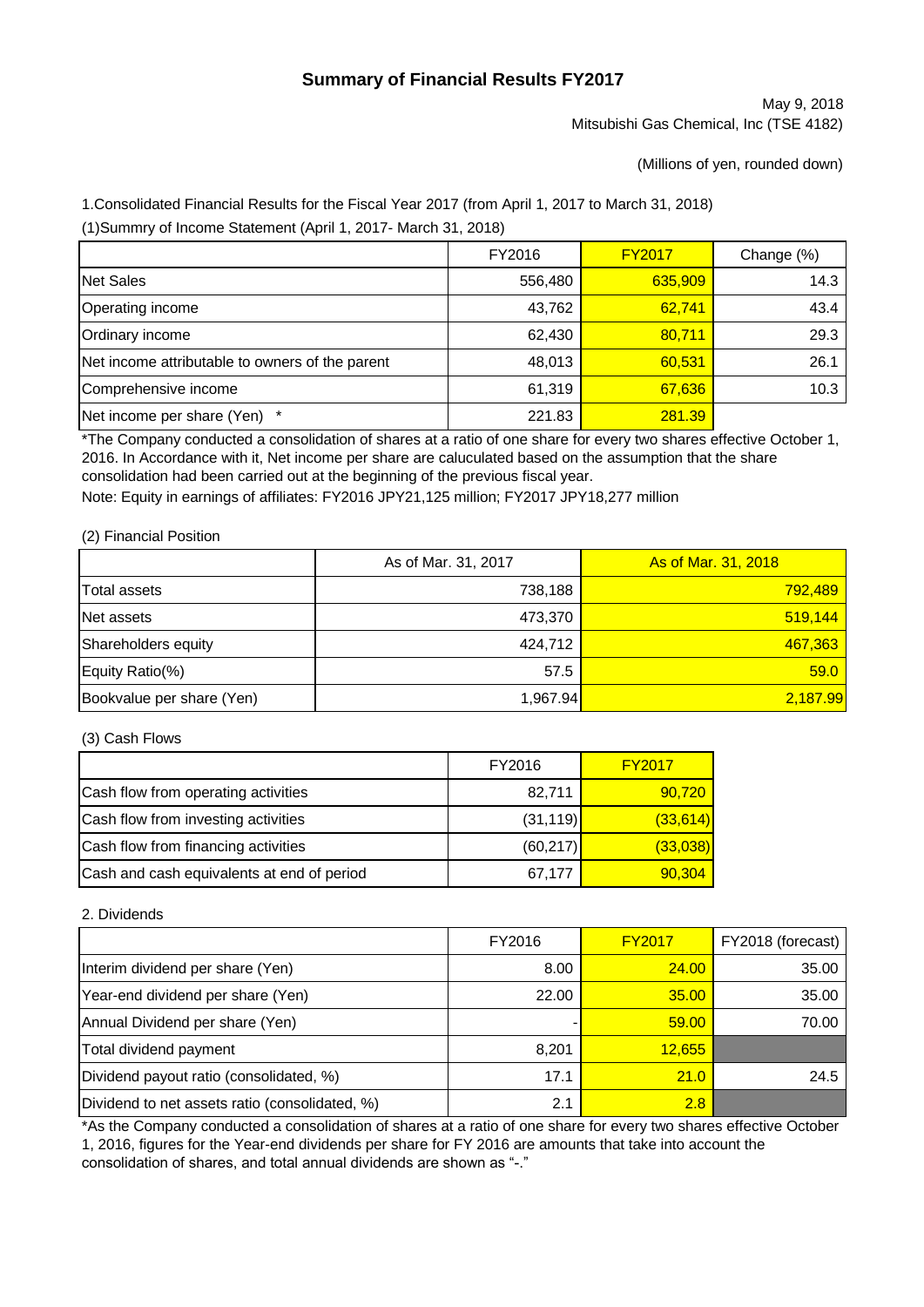## 3. Consolidated Business Forecasts for FY2018 (April 1, 2018 - March 31, 2019)

|                                                | <b>First Half</b> | <b>Full Year</b> | Y/Y Change (%) |
|------------------------------------------------|-------------------|------------------|----------------|
| <b>Net Sales</b>                               | 320,000           | 640,000          | 0.6            |
| Operating income                               | 27,000            | 53,000           | (15.5)         |
| Ordinary income                                | 38,000            | 75,000           | (7.1)          |
| Net income attibutable to owners of the parent | 30,000            | 61,000           | 0.8            |
| Net income per share (Yen)                     | 140.45            | 285.57           |                |

## 4. Number of Shares Outstanding (Common Stock)

|                                                                   | FY2016      | <b>FY2017</b>            |
|-------------------------------------------------------------------|-------------|--------------------------|
| Nmber of shares outstanding at term end (including tresury stock) | 241.739.199 | <mark>231,739,199</mark> |
| Number of shares of treasury stock at term-end                    | 25.923.628  | <u>18,135,027</u>        |
| Average number of shares                                          | 216,444,168 | 215,117,047              |

\*The Company conducted a consolidation of shares at a ratio of one share for every two shares effective October 1, 2016. In Accordance with it, average shares outstanding during period are calculated based on the assumption that the share consolidation had been carried out at the beginning of the previous fiscal year.

#### Reference: Outline of Non-consolidated Financial Results

1. Non-consolidated Financial Results for the Fiscal Year 2017 (from April 1, 2017 to March 31, 2018)

#### (1) Non-consolidated Operating Results

|                              | FY2016  | <b>FY2017</b> | Change (%) |
|------------------------------|---------|---------------|------------|
| <b>Net Sales</b>             | 299,234 | 364,433       | 21.8       |
| Operating income             | 17,583  | 31.287        | 77.9       |
| Ordinary income              | 31,409  | 54,149        | 72.4       |
| Net income                   | 27,996  | 41,386        | 47.8       |
| Net income per share (Yen) * | 129.35  | 192.39        |            |

\*The Company conducted a consolidation of shares at a ratio of one share for every two shares effective October 1, 2016. In Accordance with it, Net income per share are caluculated based on the assumption that the share consolidation had been carried out at the beginning of the previous fiscal year.

#### (2) Non-consolidated Financial Position

|                             | As of Mar. 31, 2017 | As of Mar. 31, 2018 |
|-----------------------------|---------------------|---------------------|
| Total assets                | 426,324             | 460,169             |
| Net assets                  | 251,521             | 275,255             |
| Shareholders equity         | 251,521             | 275,255             |
| Equity Ratio(%)             | 59.0                | 59.8                |
| Bookvalue per share (Yen) * | 1,165.45            | 1,288.62            |

\*The Company conducted a consolidation of shares at a ratio of one share for every two shares effective October 1, 2016. In Accordance with it, bookvalue per share are caluculated based on the assumption that the share consolidation had been carried out at the beginning of the previous fiscal year.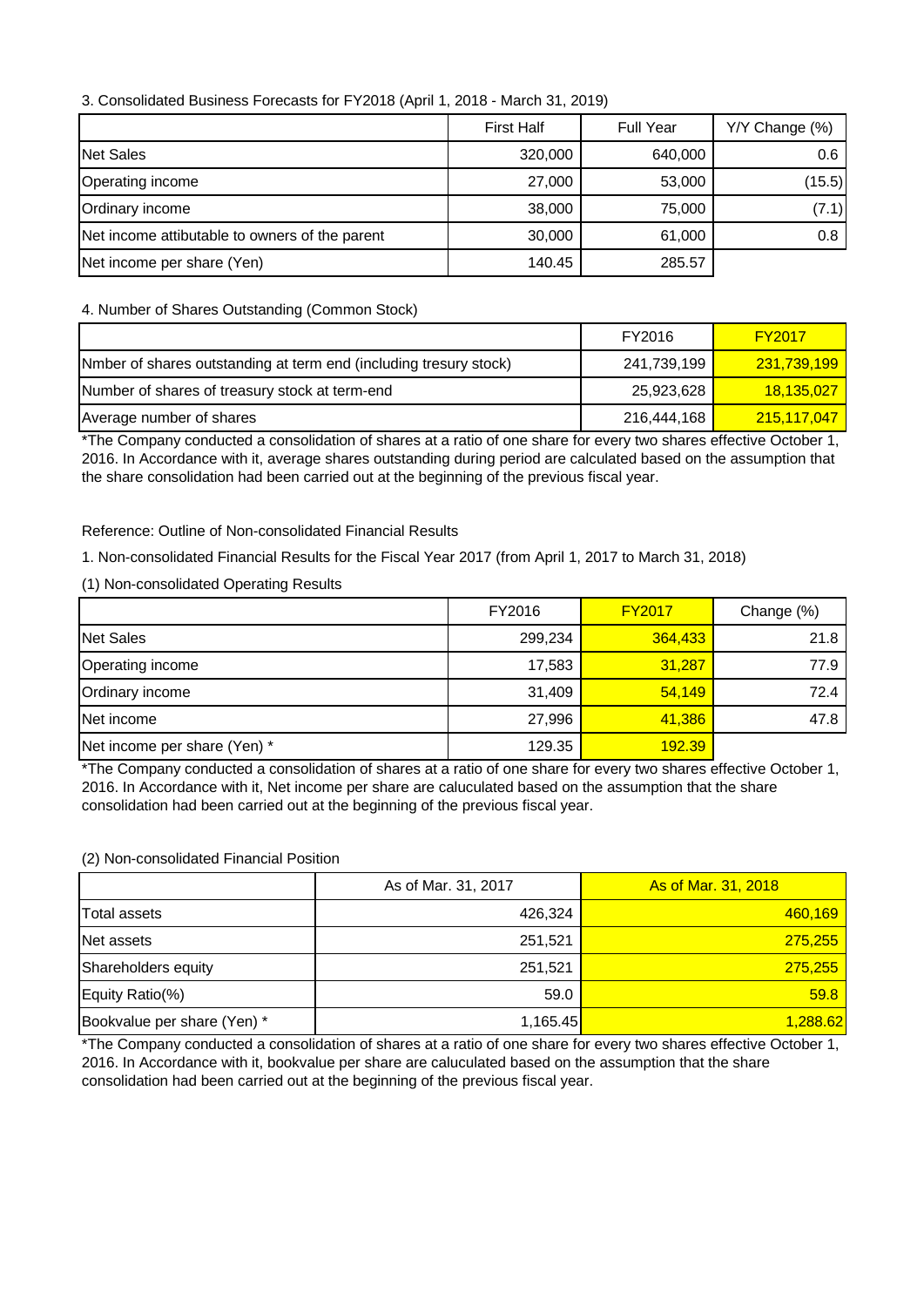2. Non-consolidated Forecasts for the Fiscal Year 2018 (from April 1, 2018 to March 31, 2019)

|                                                | <b>First Half</b> | <b>Full Year</b> | Y/Y Change (%) |
|------------------------------------------------|-------------------|------------------|----------------|
| Net Sales                                      | 185,000           | 370,000          | 1.5            |
| Operating income                               | 13,000            | 25,000           | (20.1)         |
| Ordinary income                                | 20,000            | 47,000           | (13.2)         |
| Net income attibutable to owners of the parent | 17,000            | 44,000           | 6.3            |
| Net income per share (Yen)                     | 79.59             | 205.99           |                |

1. These financial statements are exempt from audit procedure.

2. Forecasts, etc., recorded in this document contain forward-looking statements that are based on management's estimates, assumptions and projections at the time of publication. A number of factors could cause actual results to differ materially from expectations.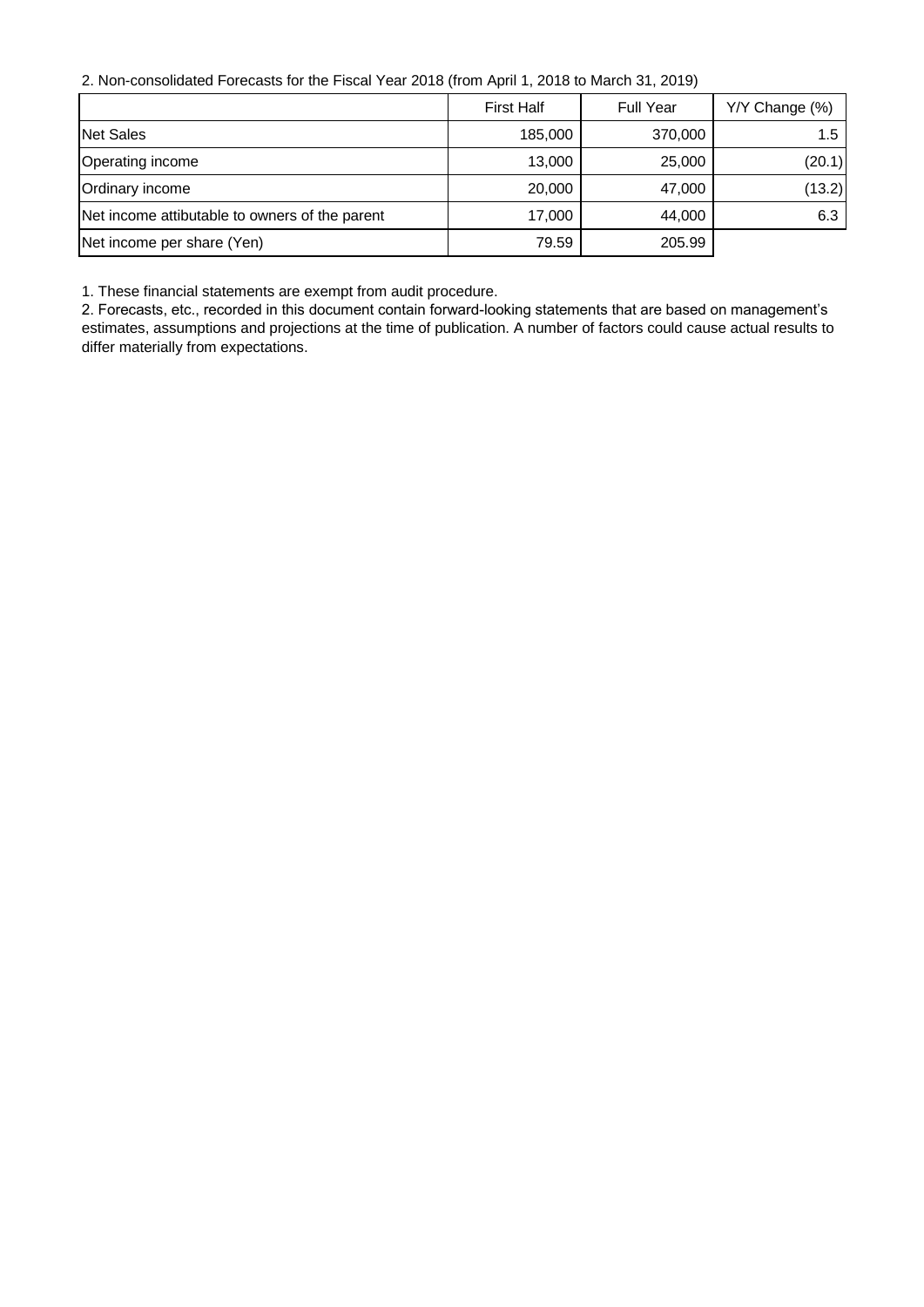# **Consolidated Financial Statements**

# **1. Consolidated Balance Sheets**

|                                           | (Millions of yen, rounded down) |                                         |  |
|-------------------------------------------|---------------------------------|-----------------------------------------|--|
|                                           |                                 | As of Mar. 31, 2017 As of Mar. 31, 2018 |  |
| <b>ASSETS</b>                             |                                 |                                         |  |
| <b>Current assets</b>                     |                                 |                                         |  |
| Cash and deposits                         | 75,017                          | 101,090                                 |  |
| Trade notes and accounts receivable       | 138,410                         | 165,606                                 |  |
| Short-term investments securities         | 139                             | 121                                     |  |
| Merchandise and finished goods            | 51,671                          | 57,958                                  |  |
| Work in progress                          | 10,652                          | 11,044                                  |  |
| Raw materials and supplies                | 32,306                          | 34,750                                  |  |
| Defered tax assets                        | 5,818                           | 6,759                                   |  |
| Other                                     | 13,725                          | 14,847                                  |  |
| Allowance for doubtful accounts           | (1,067)                         | (1, 170)                                |  |
| <b>Total current assets</b>               | 326,674                         | 391,009                                 |  |
| <b>Noncurrent assets</b>                  |                                 |                                         |  |
| Property, plant and equipment             |                                 |                                         |  |
| Buildings and structures, net             | 79,594                          | 80,823                                  |  |
| Machinery, equipment and vehicles, net    | 81,147                          | 81,359                                  |  |
| Land                                      | 38,114                          | 38,458                                  |  |
| Lease assets, net                         | 546                             | 469                                     |  |
| Construction in progress                  | 12,233                          | 12,347                                  |  |
| Other, net                                | 6,421                           | 7,260                                   |  |
| Total property, plant and equipment       | 218,057                         | 220,717                                 |  |
| Intangible assets                         |                                 |                                         |  |
| Goodwill                                  | 4,258                           | 3,911                                   |  |
| Lease assets                              | 22                              | 14                                      |  |
| Software                                  | 1,722                           | 2,141                                   |  |
| Other                                     | 2,367                           | 2,343                                   |  |
| <b>Total intangible assets</b>            | 8,370                           | 8,411                                   |  |
| <b>Investments and other assets</b>       |                                 |                                         |  |
| Investment securities                     | 175,461                         | 161,391                                 |  |
| Long-term loans receivable                | 2,658                           | 2,632                                   |  |
| Defered tax assets                        | 2,161                           | 2,137                                   |  |
| Assets for retirement benefits            | 12                              | 1,221                                   |  |
| Other                                     | 5,475                           | 5,522                                   |  |
| Allowance for doubtful accounts           | (683)                           | (555)                                   |  |
| <b>Total investments and other assets</b> | 185,085                         | 172,350                                 |  |
| <b>Total noncurrent assets</b>            | 411,513                         | 401,480                                 |  |
| <b>Total assets</b>                       | 738,188                         | 792,489                                 |  |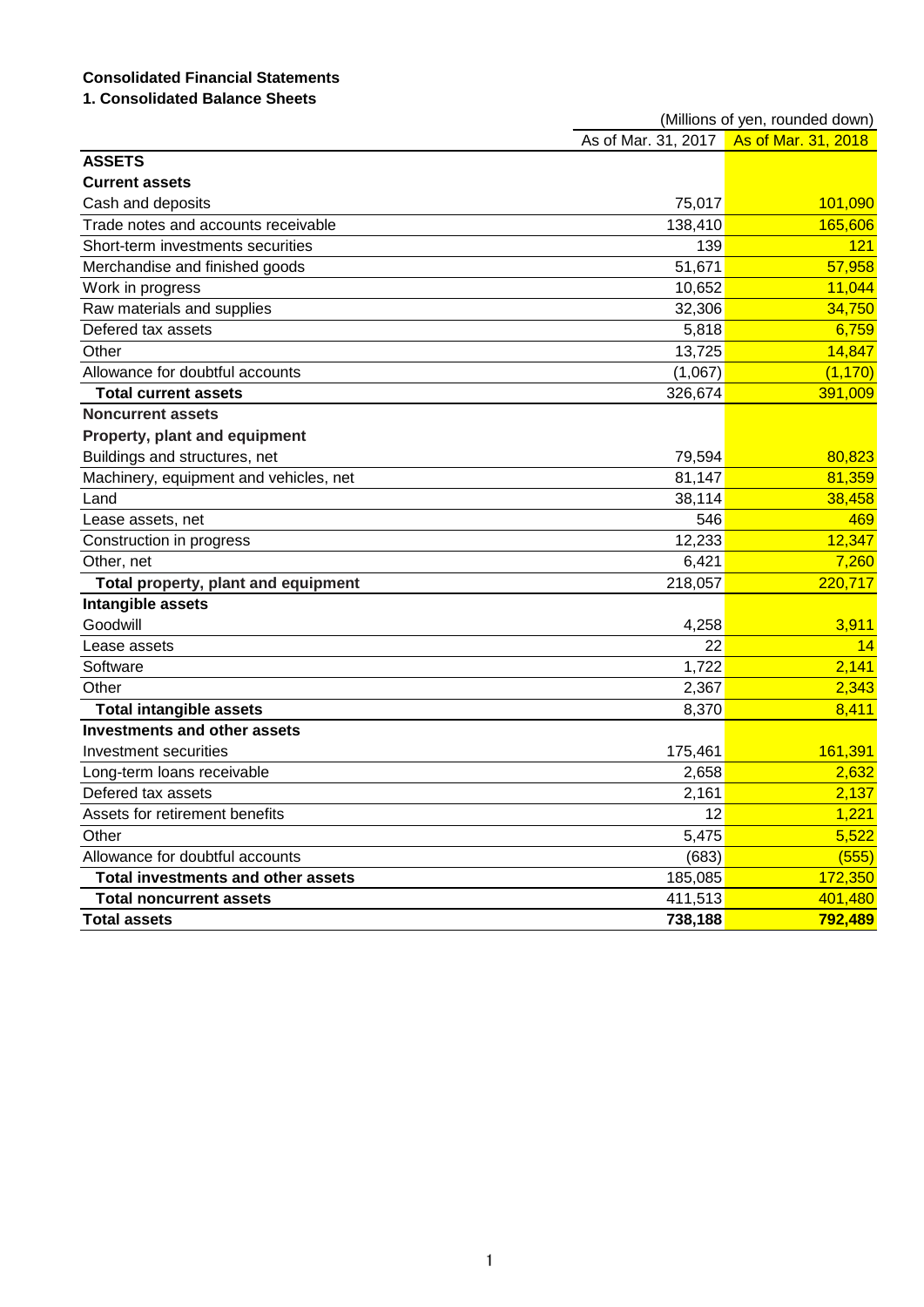|                                                                  |           | (Millions of yen, rounded down)         |
|------------------------------------------------------------------|-----------|-----------------------------------------|
|                                                                  |           | As of Mar. 31, 2017 As of Mar. 31, 2018 |
| <b>LIABILITIES</b>                                               |           |                                         |
| <b>Current liabilities</b>                                       |           |                                         |
| Trade notes and accounts payable                                 | 68,506    | 88,720                                  |
| Short-term loans payable                                         | 74,669    | 71,155                                  |
| Accrued expenses                                                 | 15,171    | 16,591                                  |
| Lease obligations                                                | 100       | 100                                     |
| Income taxes payable                                             | 3,394     | 4,133                                   |
| Defered tax liabilities                                          | 256       | 242                                     |
| Provision for bonuses                                            | 5,351     | 5,422                                   |
| Provision for enviromental improvements                          | 1         | 10                                      |
| Provision for loss on business withdrawal                        |           | 66                                      |
| Provision for business structure improvements                    | 132       |                                         |
| Privision for loss on liquidation of subsidiaries and affiliates | 624       | 144                                     |
| Asset retirement obligations                                     | 98        | 1,522                                   |
| Other                                                            | 20,119    | 18,968                                  |
| <b>Total current liabilities</b>                                 | 188,426   | 207,078                                 |
| <b>Noncurrent liabilities</b>                                    |           |                                         |
| Bonds payable                                                    | 10,000    | 10,000                                  |
| Long-term loans payable                                          | 33,495    | 25,328                                  |
| Lease obligations                                                | 447       | 378                                     |
| Defered tax liabilities                                          | 17,309    | 16,640                                  |
| Provision for directors' retirement benefits                     | 387       | 339                                     |
| Provision for loss on guarantees                                 |           | 1,088                                   |
| Provision for enviromental improvements                          | 271       | 217                                     |
| Provision for business structure improvements                    | 1,053     | 1,048                                   |
| Provision for loss on business withdrawal                        |           | 58                                      |
| Privision for loss on liquidation of subsidiaries and affiliates |           | 577                                     |
| Other provision                                                  | 200       | 220                                     |
| Projected benefit obligations                                    | 5,936     | 4,592                                   |
| Asset retirement obligations                                     | 3,832     | 2,420                                   |
| Other                                                            | 3,455     | 3,355                                   |
| <b>Total noncurrent liabilities</b>                              | 76,391    | 66,266                                  |
| <b>Total liabilities</b>                                         | 264,817   | 273,345                                 |
| <b>NET ASSETS</b>                                                |           |                                         |
| Shareholders' equity                                             |           |                                         |
| Capital stock                                                    | 41,970    | 41,970                                  |
| Capital surplus                                                  | 35,602    | 34,578                                  |
| Retained earnings                                                | 357,245   | 399,033                                 |
| <b>Treasury stock</b>                                            | (21, 829) | (19,966)                                |
| Total shareholders' equity                                       | 412,989   | 455,616                                 |
| Accumulated other comprehensive income                           |           |                                         |
| Valuation difference on available-for-sale securities            | 18,101    | 17,261                                  |
| Deferred gains or losses on hedges                               | (0)       | (0)                                     |
| Revaluation reserve for land                                     | 222       | 222                                     |
| Foreign currency translation adjustment                          | (6, 249)  | (7,614)                                 |
| Remeasurements of defined benefit plans                          | (351)     | 1,878                                   |
| Total accumulated other comprehensive                            | 11,722    | 11,747                                  |
| Non controlling interest                                         | 48,658    | 51,780                                  |
| <b>Total net assets</b>                                          | 473,370   | 519,144                                 |
| <b>Total liabilities and net assets</b>                          | 738,188   | 792,489                                 |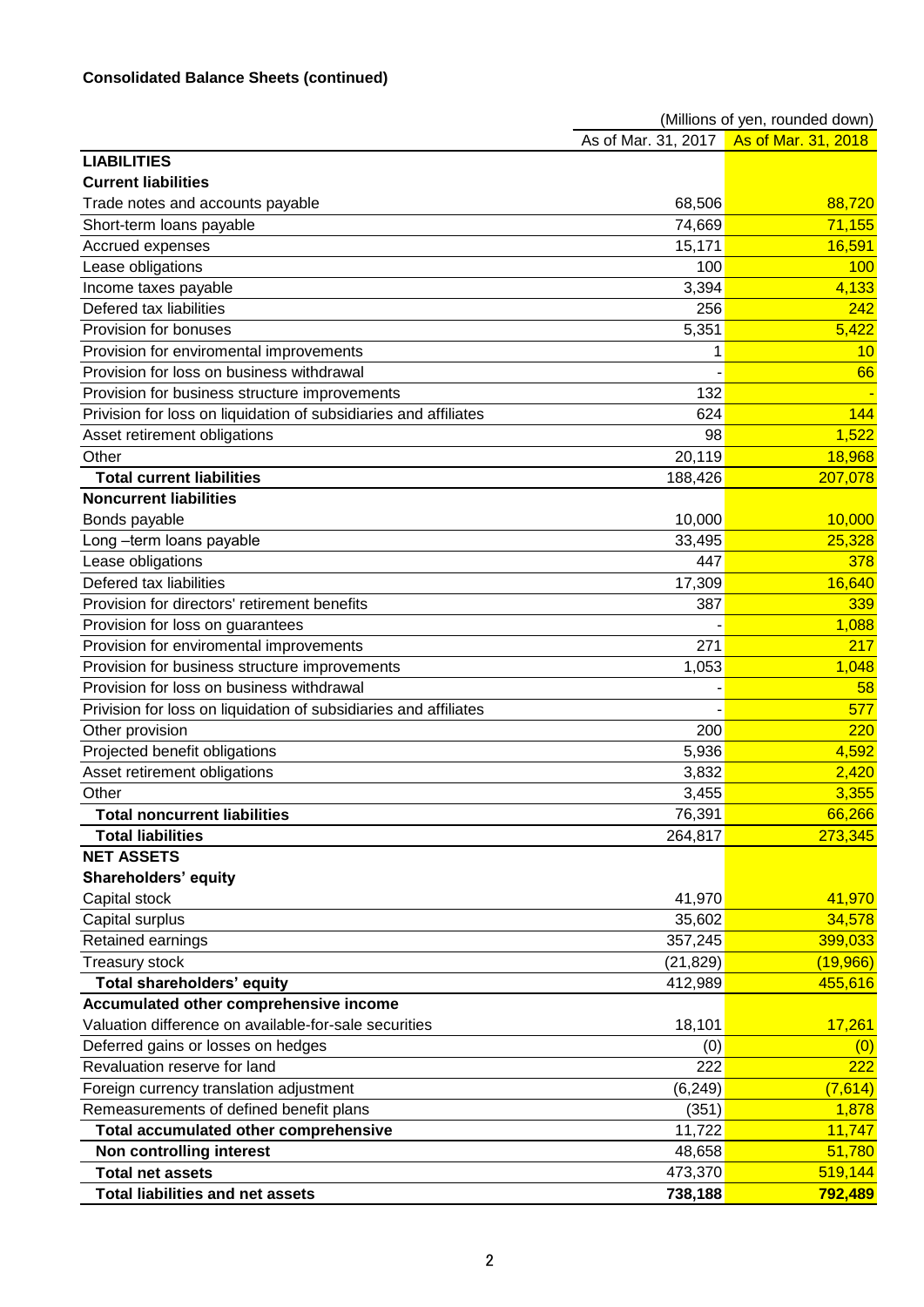## **2. Consolidated Statements of Income**

|                                                      | (Millions of yen, rounded down) |               |
|------------------------------------------------------|---------------------------------|---------------|
|                                                      | FY2016                          | <b>FY2017</b> |
| Net sales                                            | 556,480                         | 635,909       |
| Cost of sales                                        | 425,231                         | 481,326       |
| Gross profit                                         | 131,249                         | 154,583       |
| Selling, general and administrative expenses         | 87,486                          | 91,841        |
| Operating income                                     | 43,762                          | 62,741        |
| Non-operating income                                 |                                 |               |
| Interest income                                      | 423                             | 485           |
| Dividend income                                      | 1,789                           | 2,096         |
| Equity in earnings of affiliates                     | 21,125                          | 18,277        |
| Other                                                | 2,569                           | 3,546         |
| Total non-operating income                           | 25,908                          | 24,405        |
| <b>Non-operating expenses</b>                        |                                 |               |
| Interest expense                                     | 1,346                           | 1,069         |
| Personnel expenses for seconded employees            | 1,646                           | 1,449         |
| Loss on disposal of noncurrent assets                | 1,102                           | 1,389         |
| Rent expenses                                        | 454                             | 1,264         |
| Foreign exchange losses                              | 1,219                           |               |
| Other                                                | 1,470                           | 1,261         |
| Total non-operating expenses                         | 7,240                           | 6,435         |
| Ordinary income                                      | 62,430                          | 80,711        |
| <b>Extraordinary income</b>                          |                                 |               |
| Gain on sales of investment securities               | 761                             | 1,926         |
| Gain on sales of noncurrent assets                   | 579                             | 548           |
| Compensation income                                  | 201                             | 407           |
| Subsidy income                                       | 1,015                           |               |
| Total extraordinary income                           | 2,557                           | 2,882         |
| <b>Extraordinary losses</b>                          |                                 |               |
| Loss on valuation of investment securities           |                                 | 8,297         |
| Provision for loss on guarantees                     |                                 | 1,088         |
| Loss on disposal of noncurrent assets                | 111                             | 274           |
| Loss on business withdrawal                          | 870                             | 236           |
| Loss on liquidation of subsidiaries and affiliates   | 667                             | 162           |
| Amortization of goodwill                             |                                 | 102           |
| Impairment losses                                    | 1,124                           | 11            |
| Loss on reduction of noncurrent assets               | 987                             |               |
| Loss on sales of investment securities               | 127                             |               |
| Total extraordinary losses                           | 3,888                           | 10,172        |
| Income before income taxes, etc.                     | 61,099                          | 73,421        |
| Income taxes, etc.                                   | 7,671                           | 7,487         |
| Net income                                           | 53,427                          | 65,933        |
| Net income attributable to non-controlling interests | 5,414                           | 5,402         |
| Net income attributable to owners of the parent      | 48,013                          | 60,531        |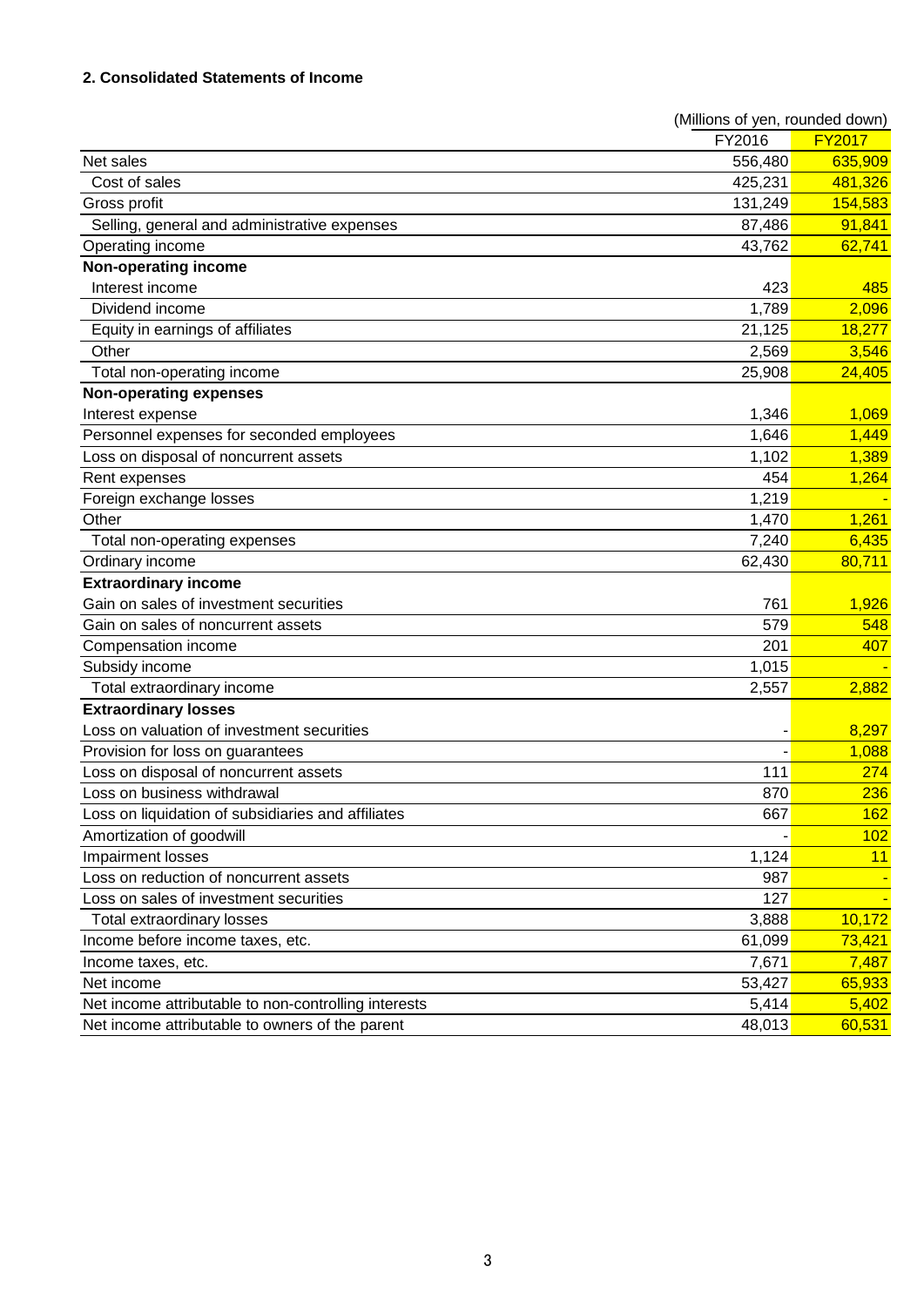# **(Consolidated Statements of Comprehensive Income)**

|                                                                                     | (Millions of yen, rounded down) |               |
|-------------------------------------------------------------------------------------|---------------------------------|---------------|
|                                                                                     | FY2016                          | <b>FY2017</b> |
| Net income                                                                          | 53,427                          | 65,933        |
| Other comprehensive Income                                                          |                                 |               |
| Valuation difference on available-for-sale securities                               | 8.264                           | (827)         |
| Deferred gains or losses on hedges                                                  |                                 | (0)           |
| Foreign currency statements translation adjustment                                  | (2, 192)                        | 2,102         |
| Remeasurements of defined benefit plans                                             | 2,113                           | 2,204         |
| Share of other comprehensive income of associates accounted for using equity method | (297)                           | (1, 775)      |
| Total other comprehensive Income                                                    | 7,891                           | 1,702         |
| Comprehensive income                                                                | 61,319                          | 67,636        |
| Comprehensive income attributable to owners of the parent                           | 56,908                          | 60,555        |
| Comprehensive income attributable to non-controlling interests                      | 4,410                           | 7,080         |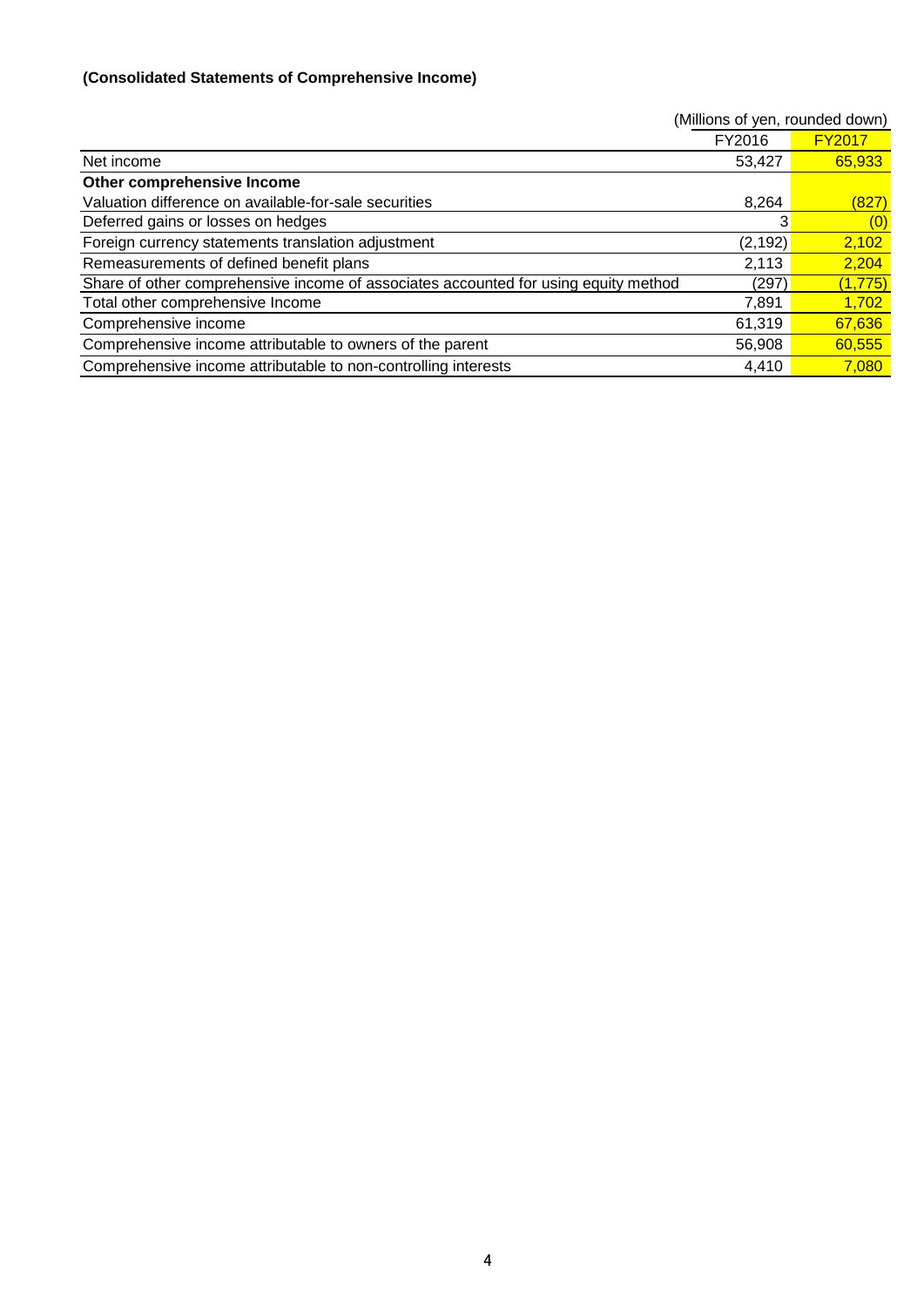|                                                                           | (Millions of yen, rounded down) |                |
|---------------------------------------------------------------------------|---------------------------------|----------------|
|                                                                           | FY2016                          | <b>FY2017</b>  |
| Net cash provided by (used in) operating activities:                      |                                 |                |
| Income before income taxes, etc.                                          | 61,099                          | 73,421         |
| Depriciation and amortization                                             | 25,631                          | 27,027         |
| Loss on sale/disposal of property, plant and equipment                    | 538                             | 1,094          |
| Amortization of goodwill                                                  | 275                             | 370            |
| Equity in earings of affiliates                                           | (21, 125)                       | (18, 277)      |
| Impairment loss                                                           | 1,124                           | 11             |
| loss on reduction of noncurrent assets                                    | 987                             |                |
| Loss on liquidation of subsidiaries and affiliates                        | 667                             | 162            |
| oss on business withdrawal                                                | 870                             | 236            |
| Insurance income                                                          | (59)                            | (29)           |
| Subsidy income                                                            | (1,015)                         |                |
| Decrease (increase) in allowance for doubtful accounts                    | 246                             | $\overline{4}$ |
| Increase in net defined benefit liability                                 | (1, 158)                        | 43             |
| Interest and dividend income                                              | (2, 213)                        | (2,581)        |
| Interest expences                                                         | 1,346                           | 1,069          |
| Gain on sale of short-term investments and investments in securities      | (690)                           | (2, 146)       |
| Gain on valuation of short-term investments and investments in securities | 240                             | 8,327          |
| Decrease in trade notes and accounts receivable                           | (3,930)                         | (28, 607)      |
| Decrease in inventories                                                   | 3,948                           | (9,759)        |
| Decrease in trade notes and accounts payable                              | 8,416                           | 21,357         |
| Increase (decrease) in accrued consumption taxes                          | (863)                           | 1,085          |
| Increase (decrease) in provision for directors' retirement benefits       | (141)                           | 33             |
| Increase (decrease) in provision for loss on guarantees                   |                                 | 1,088          |
| Other, net                                                                | (636)                           | 1,016          |
| Sub total                                                                 | 73,555                          | 74,948         |
| Interest and dividend received                                            | 2,409                           | 2,545          |
| Dividend received from affiliates accounted for by the equity method      | 12,288                          | 20,008         |
| Interest paid                                                             | (1, 391)                        | (974)          |
| Income taxes paid                                                         | (5, 226)                        | (5,838)        |
| Subsidy received                                                          | 1,015                           |                |
| Insurance received                                                        | 59                              | 29             |
| Net cash provided by (used in) operating activities                       | 82,711                          | 90,720         |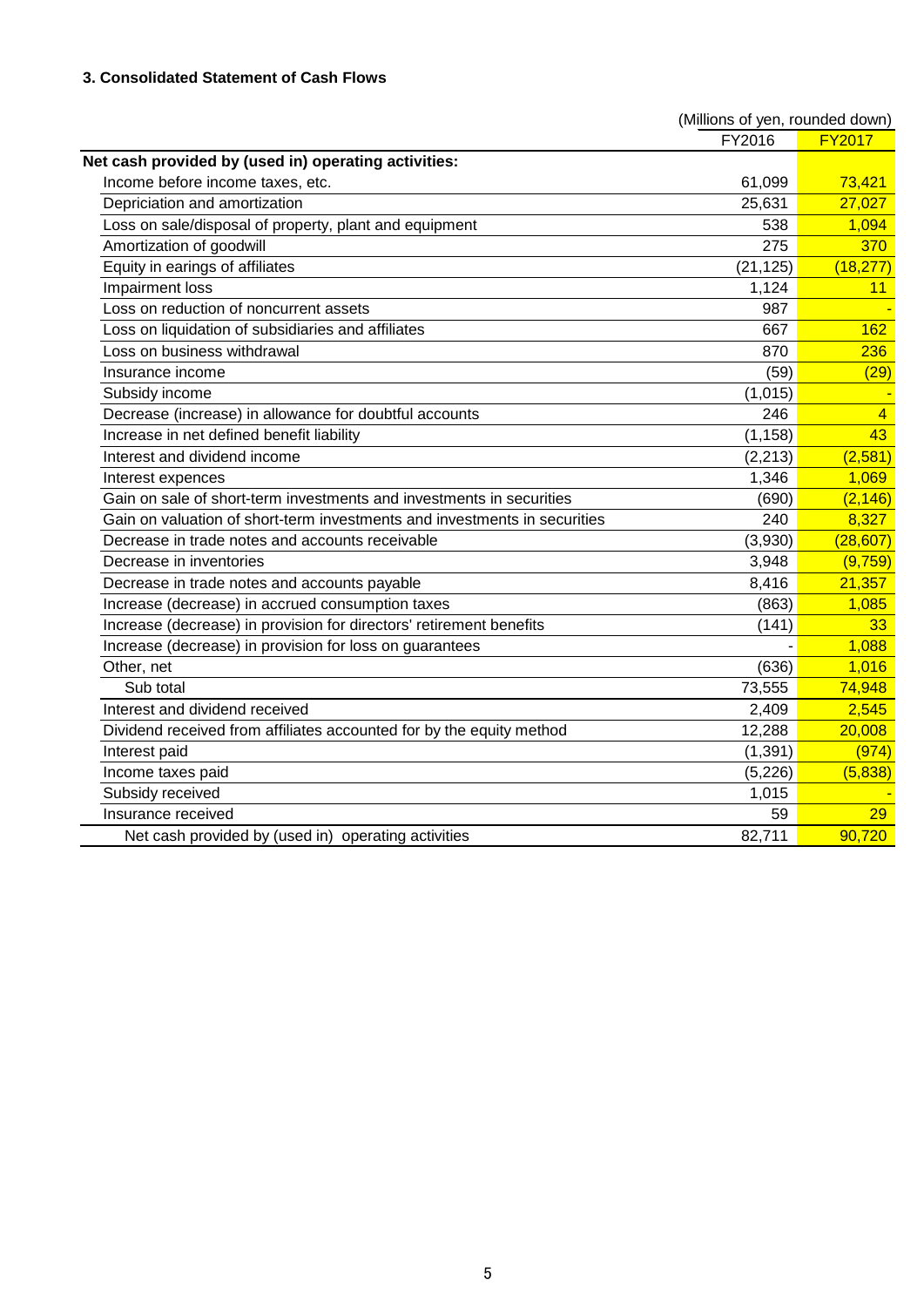|                                                                                                                        | (Millions of yen, rounded down) |               |
|------------------------------------------------------------------------------------------------------------------------|---------------------------------|---------------|
|                                                                                                                        | FY2016                          | <b>FY2017</b> |
| Net cash provided by (used in) investing activities                                                                    |                                 |               |
| Purchase of noncurrent assets                                                                                          | (32, 291)                       | (36, 546)     |
| Proceeds from sales of noncurrent assets                                                                               | 875                             | 2,141         |
| Purchase of investment securities                                                                                      | (2,308)                         | (1, 548)      |
| Proceeds from sales of investment securities                                                                           | 2,482                           | 4,949         |
| Payments of loans receivable                                                                                           | (2,703)                         | (722)         |
| Collection of loans receivable                                                                                         | 2,880                           | 80            |
| Proceeds from sales of shares of subsidiaries resulting in change in scope of consolidation                            |                                 | 804           |
| Purchase of investments in subsidiaries resulting in change in scope of consolidation                                  | (313)                           |               |
| Other, net                                                                                                             | 260                             | (2, 773)      |
| Net cash provided by (used in) investing activities                                                                    | (31, 119)                       | (33, 614)     |
| Net cash provided by (used in) financing activities                                                                    |                                 |               |
| Net increase (decrease) in short-term loan payable                                                                     | (4,063)                         | (7, 300)      |
| Proceeds from long-term loans payable                                                                                  | 1.741                           | 10,359        |
| Payment of long-term loans payable                                                                                     | (27,828)                        | (14, 143)     |
| Repayment of corporate bonds                                                                                           | (15,000)                        |               |
| Purchase of treasury stock                                                                                             | (6, 266)                        | (7,010)       |
| Cash dividends paid                                                                                                    | (6,986)                         | (9, 927)      |
| Cash dividends paid to non-controlling interests                                                                       | (1,654)                         | (2,024)       |
| Payments from changes in ownership interests in subsidiaries that do not result in change<br>in scope of consolidation |                                 | (2,883)       |
| Other, net                                                                                                             | (158)                           | (108)         |
| Net cash provided by (used in) financing activities                                                                    | (60, 217)                       | (33,038)      |
| Effect of exchange rate change on cash and cash equivalents                                                            | (48)                            | (939)         |
| Net increase (decrease) in cash and cash equivalents                                                                   | (8,673)                         | 23,127        |
| Cash and cash equivalents at beginning of period                                                                       | 75,828                          | 67,177        |
| Increase (decrease) in cash and cash equivalents resulting from change in scope of                                     | 22                              |               |
| Cash and cash equivalents at end of period                                                                             | 67,177                          | 90,304        |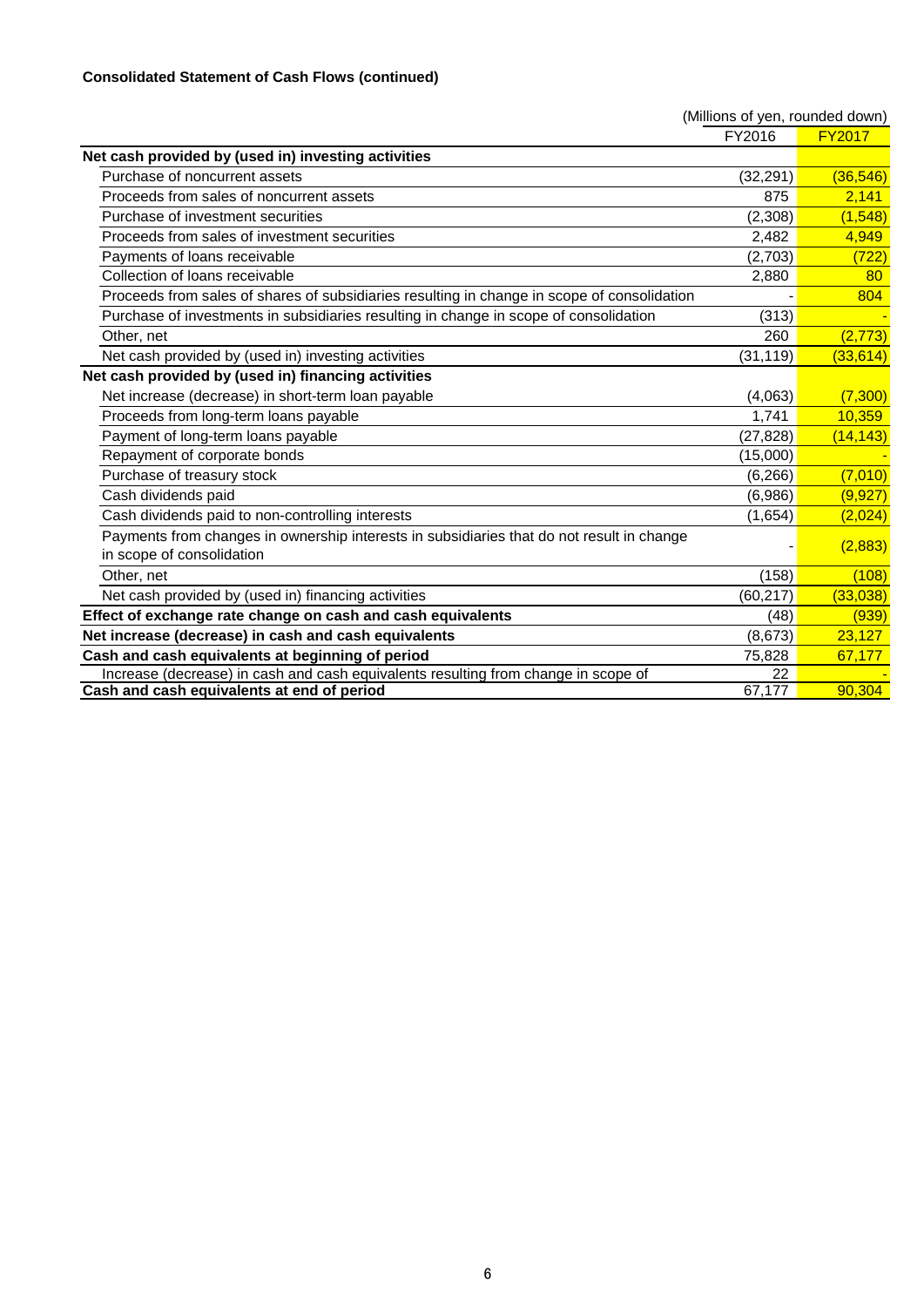# **4. Segment Information**

(Millions of yen, rounded down)

|                                                                |                             |                      |                        | FY2016                       |        |          |                          |
|----------------------------------------------------------------|-----------------------------|----------------------|------------------------|------------------------------|--------|----------|--------------------------|
|                                                                | Natural<br>Gas<br>Chemicals | Aromatic<br>Chamials | Specialty<br>Chemicals | Information<br>&<br>Advanced | Other  |          | Adjustments Consolidated |
| Sales:                                                         |                             |                      |                        |                              |        |          |                          |
| Sales to third parties                                         | 142,901                     | 191,933              | 170,894                | 50,197                       | 553    |          | 556,480                  |
| Inter segment sales                                            | 10,656                      | 2,546                | 1.326                  | 2                            | 68     | (14,600) |                          |
|                                                                | 153,557                     | 194,480              | 172,220                | 50,200                       | 622    | (14,600) | 556,480                  |
| Ordinary income                                                | 14,359                      | 17,533               | 26,809                 | 6,129                        | 328    | (2,730)  | 62,430                   |
| Segment aseets                                                 | 178,974                     | 192,047              | 209,897                | 73,067                       | 38,783 | 45,417   | 738,188                  |
| Others:                                                        |                             |                      |                        |                              |        |          |                          |
| Depreciation and amortization                                  | 5,069                       | 8,506                | 8,671                  | 3,027                        | 20     | 335      | 25,631                   |
| Amortization of goodwill                                       |                             | 241                  | 0                      |                              | 33     |          | 275                      |
| Interest income                                                | 101                         | 187                  | 118                    | 23                           |        | (8)      | 423                      |
| Interest expenses                                              | 152                         | 799                  | 777                    | 138                          | 13     | (535)    | 1,346                    |
| Equity in earnings of affiliates                               | 12,848                      |                      | 6,835                  | 1,208                        | 225    |          | 21,125                   |
| Investment in affiliates accounted<br>for by the equity method | 61,384                      | 567                  | 21,029                 | 9,798                        | 3,341  | 877      | 96,998                   |
| Capital expenditures                                           | 9,009                       | 10,556               | 8,172                  | 6,674                        |        | 589      | 35,010                   |

|                                    |                             |                      |                        |                              |        |           | (Millions of yen, rounded down) |
|------------------------------------|-----------------------------|----------------------|------------------------|------------------------------|--------|-----------|---------------------------------|
|                                    |                             |                      |                        | FY2017                       |        |           |                                 |
|                                    | Natural<br>Gas<br>Chemicals | Aromatic<br>Chamials | Specialty<br>Chemicals | Information<br>&<br>Advanced | Other  |           | Adjustments Consolidated        |
| Sales:                             |                             |                      |                        |                              |        |           |                                 |
| Sales to third parties             | 167,035                     | 212,050              | 203,561                | 52,735                       | 526    |           | 635,909                         |
| Inter segment sales                | 12,444                      | 3,429                | 1,553                  | 39                           | 79     | (17, 546) |                                 |
|                                    | 179,480                     | 215,479              | 205,115                | 52,774                       | 606    | (17, 546) | 635,909                         |
| Ordinary income                    | 14,928                      | 25,106               | 38,633                 | 6,349                        | 261    | (4,567)   | 80,711                          |
| Segment aseets                     | 184,299                     | 215,481              | 233,080                | 77,071                       | 31,181 | 51,374    | 792,489                         |
| Others:                            |                             |                      |                        |                              |        |           |                                 |
| Depreciation and amortization      | 5,145                       | 8,527                | 9,170                  | 3,595                        | 19     | 568       | 27,027                          |
| Amortization of goodwill           |                             | 241                  | 0                      |                              | 129    |           | 370                             |
| Interest income                    | 70                          | 190                  | 212                    | 27                           | 0      | (17)      | 485                             |
| Interest expenses                  | 89                          | 644                  | 650                    | 107                          |        | (429)     | 1,069                           |
| Equity in earnings of affiliates   | 9,391                       | (121)                | 7,930                  | 899                          | 177    |           | 18,277                          |
| Investment in affiliates accounted | 56,916                      | 457                  | 22,344                 | 10,318                       | 3,548  | (88)      | 93,496                          |
| for by the equity method           |                             |                      |                        |                              |        |           |                                 |
| Capital expenditures               | 6,076                       | 11,301               | 11,004                 | 1,937                        | 0      | 640       | 30,959                          |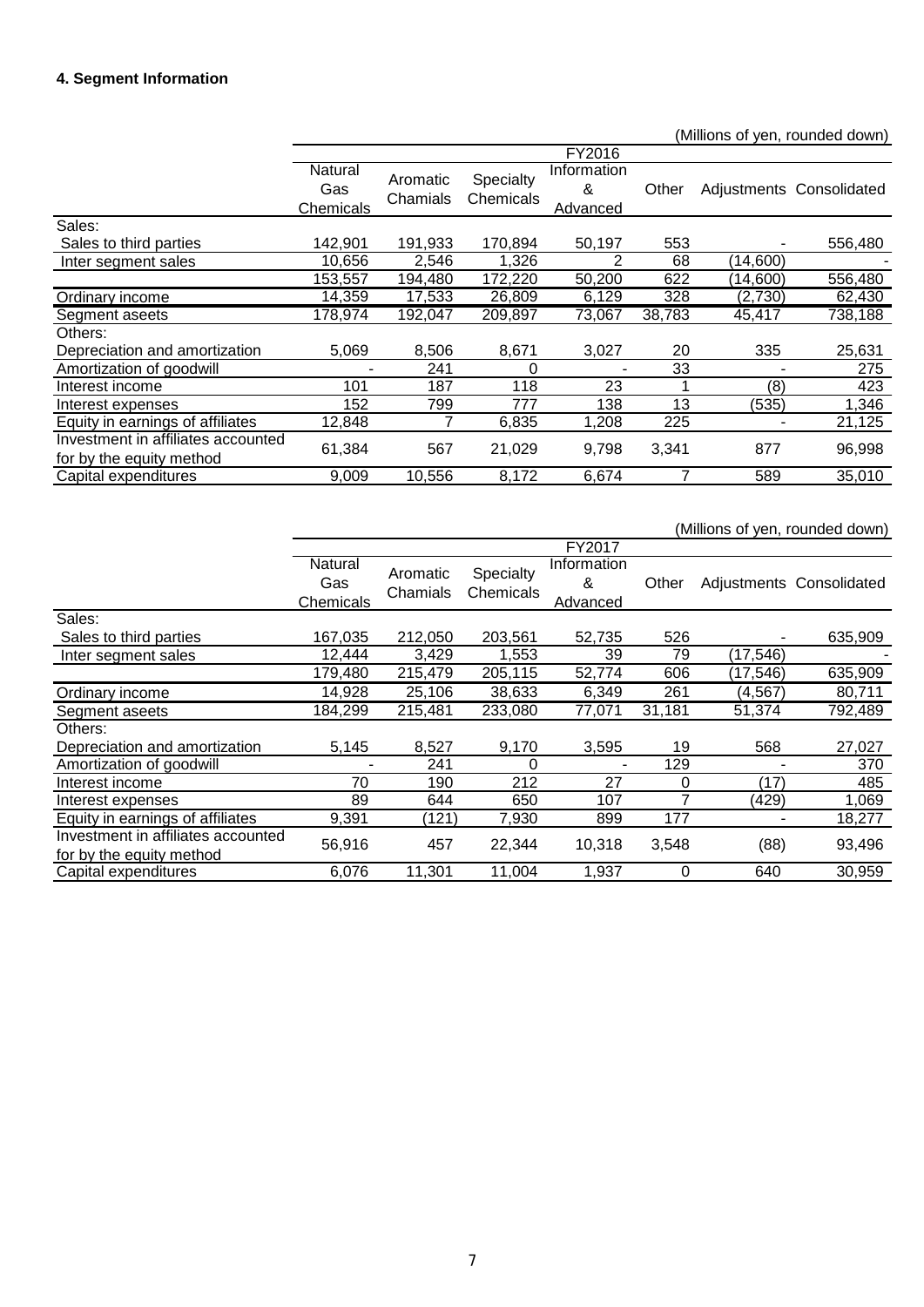# **FY2016 Outline of Consoliodated Results**

(Billions of yen, rounded down)

|                                                 | FY2016 | FY2017 | Change | Change<br>(% ) | FY 2018<br>forecast |
|-------------------------------------------------|--------|--------|--------|----------------|---------------------|
| Net sales                                       | 556.4  | 635.9  | 79.4   | 14.3           | 640.0               |
| <b>Natural Gas Chemicals</b>                    | 153.5  | 179.4  | 25.9   | 16.9           | 169.2               |
| <b>Aromatic Chemicals</b>                       | 194.4  | 215.4  | 20.9   | 10.8           | 215.2               |
| <b>Specialty Chemicals</b>                      | 172.2  | 205.1  | 32.8   | 19.1           | 213.3               |
| Information and Advanced Materials              | 50.2   | 52.7   | 2.5    | 5.1            | 51.9                |
| Other and Adjustment                            | (13.9) | (16.9) | (2.9)  |                | (9.7)               |
| Operating income (loss)                         | 43.7   | 62.7   | 18.9   | 43.4           | 53.0                |
| <b>Natural Gas Chemicals</b>                    | 2.5    | 6.0    | 3.5    | 140.8          | 3.2                 |
| <b>Aromatic Chemicals</b>                       | 18.3   | 26.2   | 7.9    | 43.3           | 22.2                |
| <b>Specialty Chemicals</b>                      | 21.6   | 30.2   | 8.6    | 39.7           | 25.0                |
| Information and Advanced Materials              | 4.8    | 5.0    | 0.1    | 3.6            | 5.1                 |
| Other and Adjustment                            | (3.6)  | (4.9)  | (1.3)  |                | (2.7)               |
| Non-operating profit                            | 18.6   | 17.9   | (0.6)  | (3.7)          | 22.0                |
| Ordinary income                                 | 62.4   | 80.7   | 18.2   | 29.3           | 75.0                |
| <b>Natural Gas Chemicals</b>                    | 14.3   | 14.9   | 0.5    | 4.0            | 18.0                |
| <b>Aromatic Chemicals</b>                       | 17.5   | 25.1   | 7.5    | 43.2           | 21.2                |
| <b>Specialty Chemicals</b>                      | 26.8   | 38.6   | 11.8   | 44.1           | 30.6                |
| Information and Advanced Materials              | 6.1    | 6.3    | 0.2    | 3.6            | 6.3                 |
| Other and Adjustment                            | (2.4)  | (4.3)  | (1.9)  |                | (1.2)               |
| Extoraordinary income and loss, net             | (1.3)  | (7.2)  | (5.9)  |                | 4.0                 |
| Income before income taxes, etc.                | 61.0   | 73.4   | 12.3   | 20.2           | 79.0                |
| Net income attributable to owners of the parent | 48.0   | 60.5   | 12.5   | 26.1           | 61.0                |

## **Accounting Fundamentals**

|                             |             | FY2014 | FY2015  | FY2016 | FY2017 | <b>FY2018</b> |
|-----------------------------|-------------|--------|---------|--------|--------|---------------|
|                             |             |        |         |        |        | forecast      |
| Investments                 | First half  | 10.3   | 14.9    | 13.7   | 13.9   | 22.0          |
| (Billions of yen)           | Full year   | 22.2   | 30.5    | 35.0   | 30.9   | 45.0          |
| Depriciation & amortization | First half  | 11.5   | 13.1    | 12.2   | 13.1   | 13.0          |
| (Billions of yen)           | Full year   | 23.7   | 26.7    | 25.6   | 27.0   | 27.0          |
| R&D expenditures            | First half  | 8.0    | 9.2     | 9.2    | 9.5    | 11.0          |
| (Billions of yen)           | Full year   | 16.8   | 18.9    | 19.2   | 18.9   | 22.0          |
| Number of Staff             | Year-end    | 8,254  | 8,176   | 8,034  | 8,009  | 8,239         |
| ROA (Ordinary income)       |             | 5.8%   | 5.9%    | 8.4%   | 10.5%  | 9.3%          |
| ROE (Net income)            |             | 12.6%  | $9.0\%$ | 12.0%  | 13.6%  | 12.5%         |
| Excahnge Rate               | First half  | 103    | 122     | 105    | 111    | 110           |
| (JPY/USD, Average)          | Second half | 117    | 118     | 112    | 111    | 110           |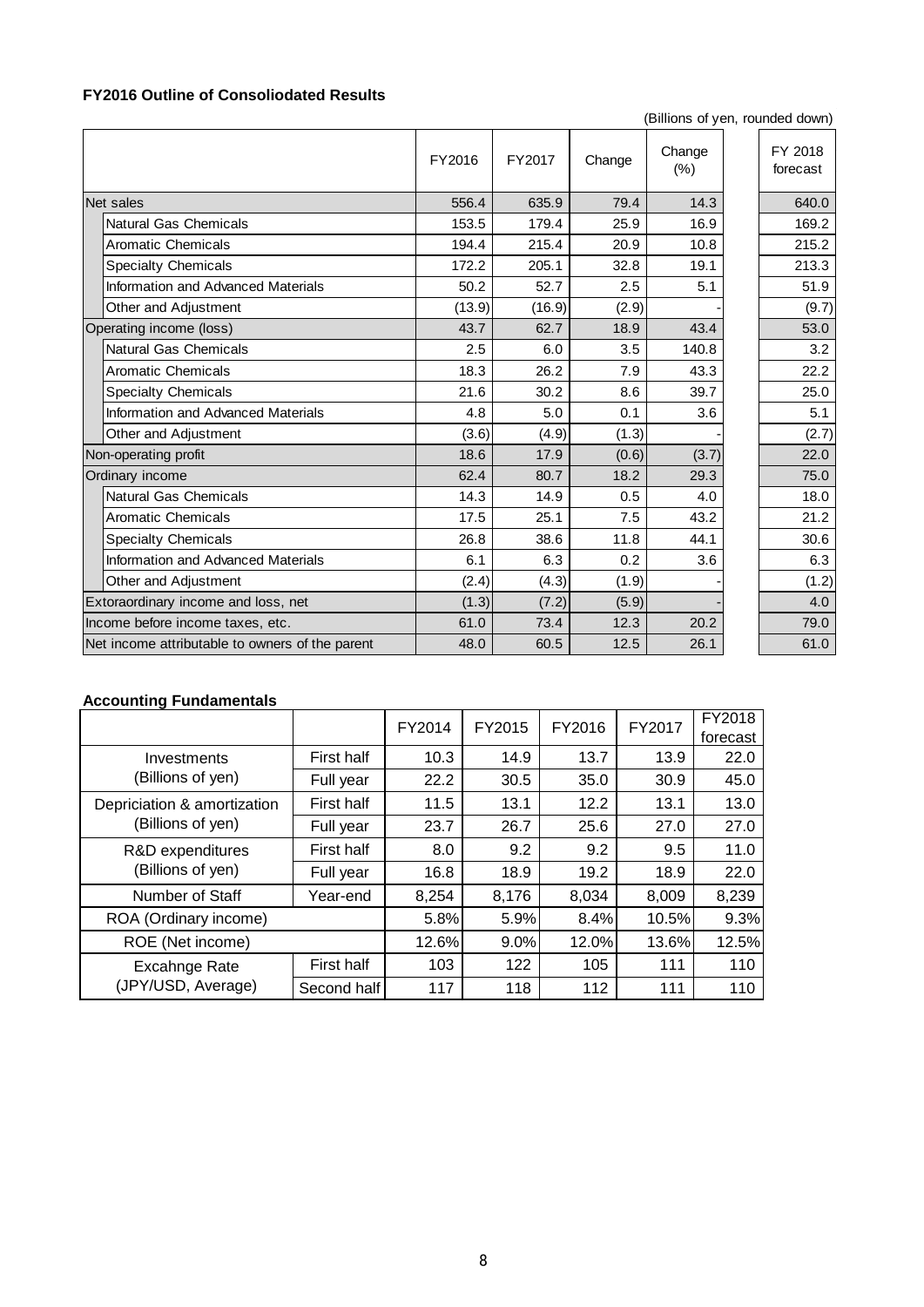## **Qualitative Information**

# **Consolidated Business Results for This Period Overview of Results**

|                                   |             |             | (Billions of yen) |
|-----------------------------------|-------------|-------------|-------------------|
|                                   | Apr 1-Mar31 | Apr 1-Mar31 |                   |
|                                   | 2017        | 2018        | Change            |
| Net sales                         | 556.4       | 635.9       | 79.4              |
| Operating income                  | 43.7        | 62.7        | 18.9              |
| Ordinary income                   | 62.4        | 80.7        | 18.2              |
| Net income attributable to owners | 48.0        | 60.5        | 12.5              |
| of the parent                     |             |             |                   |

In the consolidated fiscal year under review (fiscal 2017), the world economy as a whole continued to expand slowly. Despite concerns over increasing geopolitical risks worldwide, the Western markets benefitted from continued economic recovery, while China maintained stable growth. The Japanese economy continued to slowly recover due to ongoing improvement in corporate earnings and employment.

The MGC Group also found itself in generally solid business conditions marked by the slight depreciation of the yen from the previous year and growth in product market prices.

Against this backdrop, the MGC Group followed the Group Vision of "Creating values to share with society" in a bid to strengthen its earning power. In the final year of the MGC Advance2017 Medium-term Management Plan, the Group managed its operations in accordance with the plan's basic policies: "enhancing the profitability of existing businesses, especially core businesses," "restructuring underperforming businesses," and "development and creating new businesses."

The Group substantially increased both its revenue and earnings (operating income) in fiscal 2017. In addition to higher sales volumes for engineering plastics, liquid chemicals for use in semiconductor production, meta-xylene and specialty aromatic chemicals, positive contributions included significant increases in the market prices of methanol, purified isophthalic acid, polycarbonates and methanol derivatives, as well as the weaker yen.

The growth in ordinary income was slightly slower than the increase in operating income. An improvement in exchange effects was more than offset by a drop in equity in earnings of overseas methanol producing companies.

The balance of extraordinary income and loss declined from the previous fiscal year due to the loss on valuation of investment securities in relation to the Canadian shale gas/LNG project.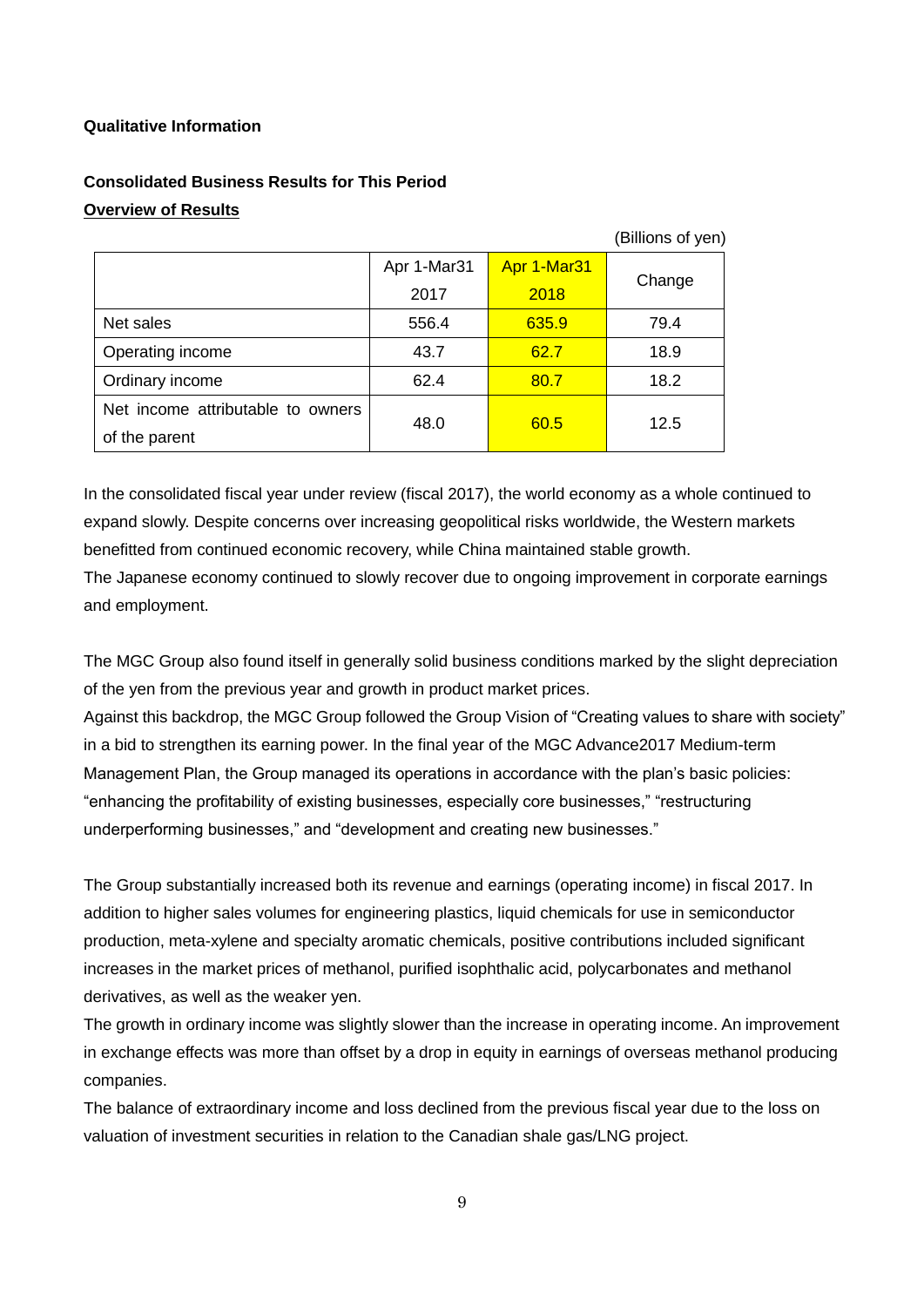## **Results by Business Segment**

## **Natural Gas Chemicals**

#### (Billions of yen)

|                  | Apr 1-Mar31 | Apr 1-Mar31  |        |
|------------------|-------------|--------------|--------|
|                  | 2017        | 2018         | Change |
| <b>Sales</b>     | 142.9       | <b>167.0</b> | 24.1   |
| Operating income | 2.5         | 6.0          | 3.5    |
| Ordinary income  | 143.5       | 14.9         | 0.5    |

The methanol business recorded higher revenue due to a rise in market conditions. For methanol and ammonia-based chemicals, despite a rise in the price of raw materials, improved market conditions for neopentyl glycol and MMA-related products led to higher revenue and earnings. Crude oil and other energy sources improved slightly due to higher crude oil prices.

## **Aromatic Chemicals**

|                  |             |             | (Billions of yen) |  |
|------------------|-------------|-------------|-------------------|--|
|                  | Apr 1-Mar31 | Apr 1-Mar31 |                   |  |
|                  | 2017        | 2018        | Change            |  |
| <b>Sales</b>     | 191.9       | 212.0       | 20.1              |  |
| Operating income | 18.3        | 26.2        | 7.9               |  |
| Ordinary income  | 17.5        | 25.1        | 7.5               |  |

Specialty aromatic chemical products recorded higher revenue and earnings primarily owing to an increase in the sales volume of m-xylenediamine and aromatic aldehydes and a weaker yen.

Commodity aromatic chemical products posted significantly higher revenue and earnings due to the increase in sales volume associated with the restarting of operations of the one series m-xylene production facility that had been suspended, in addition to the significant improvement in market conditions of purified isophthalic acid, which is in increasing demand for PET bottles, especially in emerging countries.

The foamed plastics business achieved higher sales due to product price revision, accompanied by an increase in sales volume and a rise in the price of raw materials, but profit suffered a slight drop due primarily to the rise in raw fuel prices.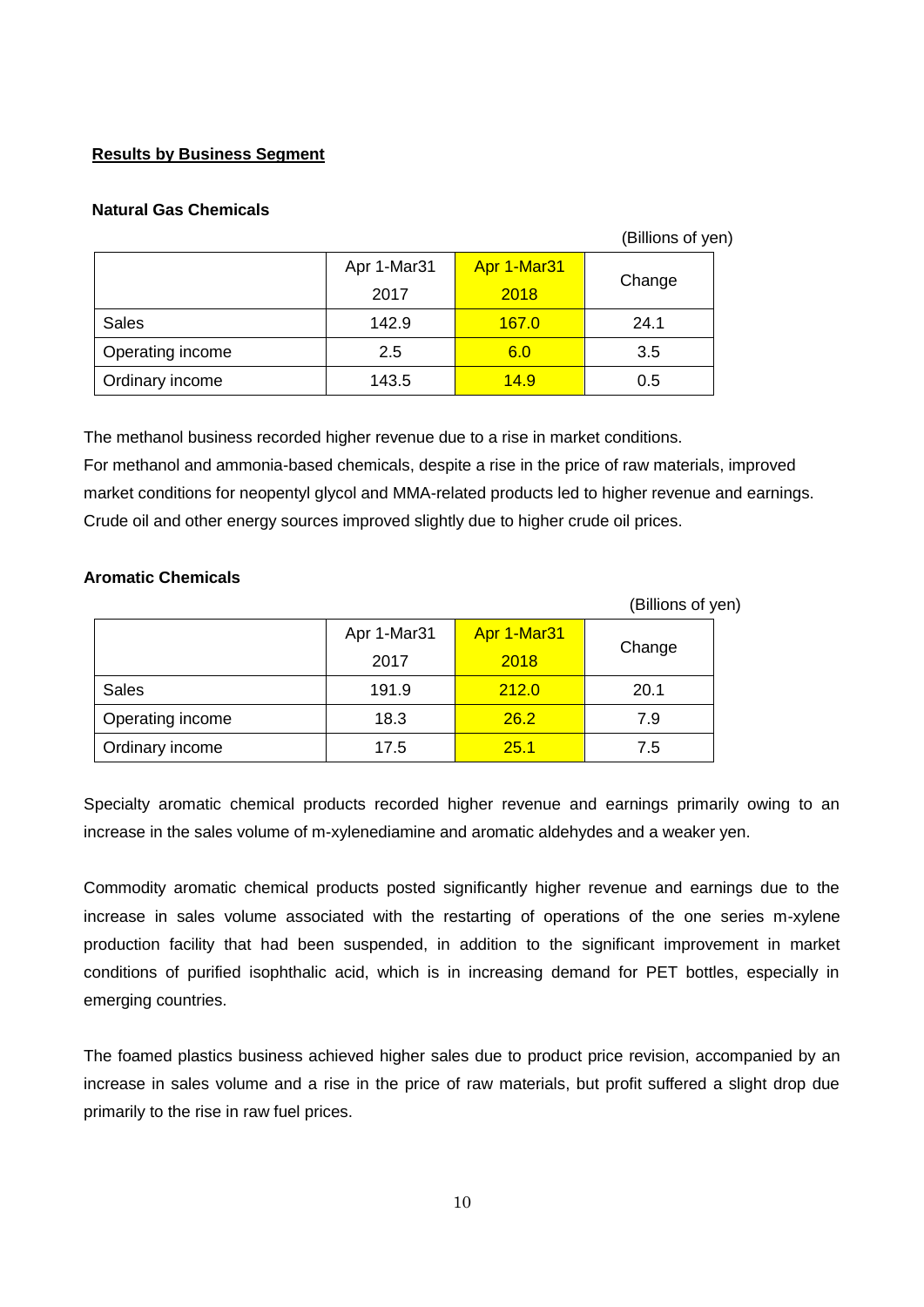# **Specialty Chemicals**

(Billions of yen)

|                  | Apr 1-Mar31 | Apr 1-Mar31 |        |
|------------------|-------------|-------------|--------|
|                  | 2017        | 2018        | Change |
| <b>Sales</b>     | 170.8       | 203.5       | 32.6   |
| Operating income | 21.6        | 30.2        | 8.6    |
| Ordinary income  | 26.8        | 38.6        | 11.8   |

Inorganic chemicals recorded higher revenue and earnings due to higher sales volume of chemicals for semiconductors in line with a market expansion for semiconductors.

The engineering plastics business posted significantly higher revenue and earnings. Major positive factors include substantially improved performance in the polycarbonate market amid continued strong demand primarily in China, in addition to higher sales volume in special polycarbonates and polycarbonate sheets and films.

## **Information & Advanced Materials**

|                  |             |             | (Billions of yen) |
|------------------|-------------|-------------|-------------------|
|                  | Apr 1-Mar31 | Apr 1-Mar31 |                   |
|                  | 2017        | 2018        | Change            |
| <b>Sales</b>     | 50.1        | 52.7        | 2.5               |
| Operating income | 4.8         | 5.0         | 0.1               |
| Ordinary income  | 6.1         | 6.3         | 0.2               |

Electronics materials posted higher revenue and earnings due to reasons including strong sales volume of BT materials for semiconductor packages, primarily for memory applications.

Oxygen absorbers such as Ageless® posted higher sales volume centered on exports, and lower earnings compared with the previous year due to fixed costs rose from production commencement at a new plant.